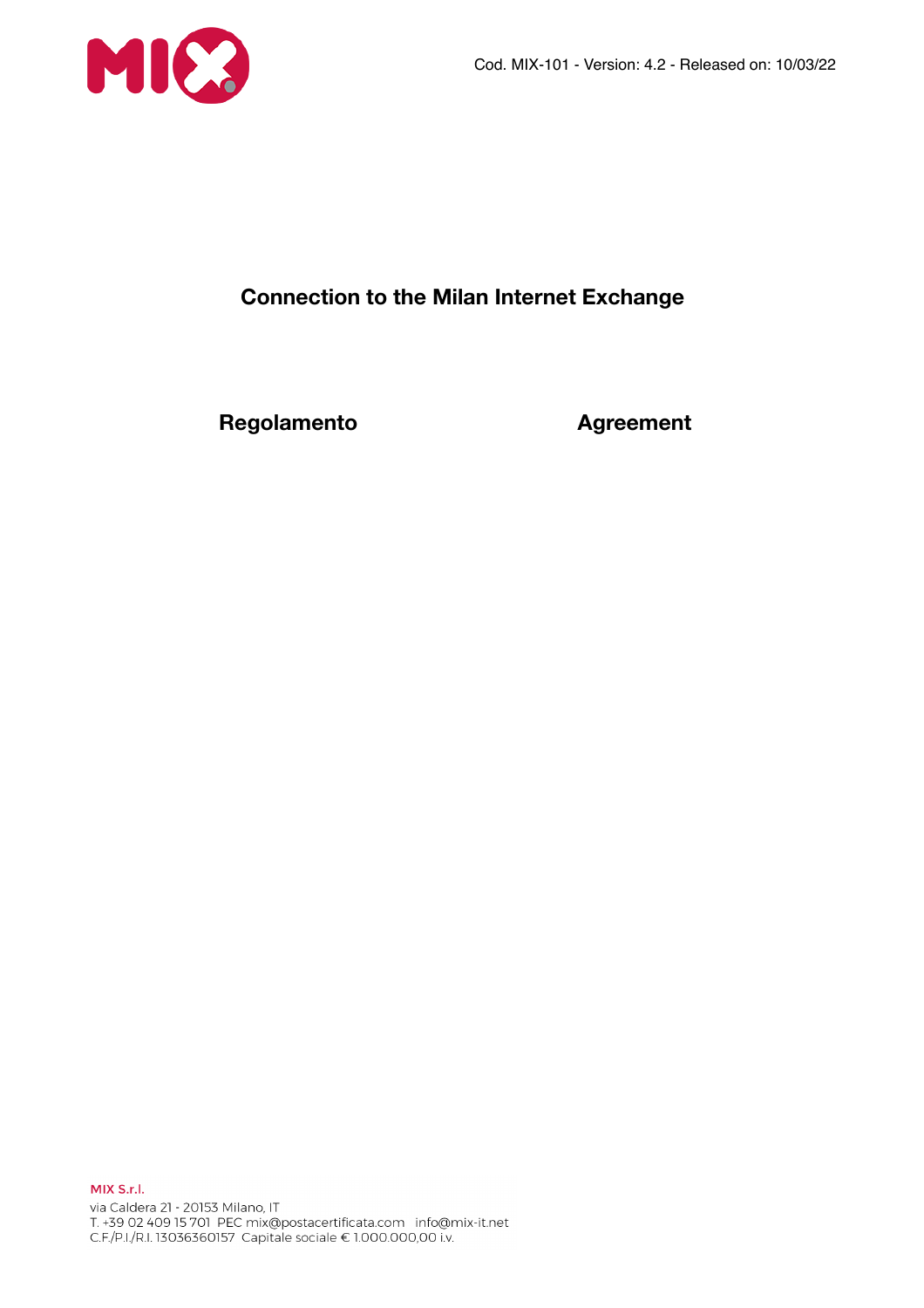

# **Condizioni Generali General Conditions**

Accordo - Il presente Documento ed i suoi Allegati **Agreement – This Document and its Annexes** 

Afferente di MIX - Una persona giuridica che avendone i prerequisiti è stato autorizzato da MIX al collegamento alla LAN di peering del MIX.

Listino Prezzi - Listino di MIX delle porte e loro frazioni e in generale dei servizi erogati da MIX, pubblicato sul sito web di MIX all'indirizzo <http://www.mix-it.net> che è qui formalmente richiamato e forma parte integrante del presente Accordo.

Operatore Internet o Operatore - Persona giuridica che offre servizi internet o per il tramite di Internet.

PFC - Posta Flettronica Certificata Pecca Certification PEC - Certified Electronic Mail

**PoP di MIX** - Punto di Presenza di MIX. MIX **MIX PoP – MIX Point of Presence** 

Servizio Base - Il servizio di interconnessione della dorsale di un Afferente al Milan Internet Exchange allo scopo di realizzare peering pubblici e/o privati.

Servizi Aggiuntivi - I servizi offerti da MIX ai propri Afferenti, su richiesta di questi ultimi, in aggiunta al Servizio Base.

Virtual Rate Limit o VRL - Taglio virtuale delle porte di peering a velocità inferiore della loro capacità nominale.

### **Art. 2 - Allegati e documentazione di riferimento Art. 2 - Annexes and relevant documents**

1. I seguenti documenti allegati costituiscono parte integrante dell'Accordo:

- Allegato A Modulo di adesione (Ref. MIX-104)
- Allegato B Specifiche tecniche per la connessione alla LAN di peering (Ref. MIX-202)

2.Documenti di riferimento citati nell'Accordo:

- Specifiche tecniche per l'interconnessione al MIX ( MIX-302)
- Sistemi di sicurezza (MIX-303)

### **Art. 3 - Premesse Art. 3 - Recitals**

- 1. La società MIX S.r.l. ("MIX") ha costituito il Milan Internet Exchan- 1. MIX S.r.L. ("MIX") has set up the Milan Internet eXchange, a ge, un punto di interconnessione neutrale tra Operatori Internet che offrono i loro servizi in Italia ed all'estero al fine di rendere più efficiente lo scambio di dati IP tra essi.
- 2. MIX ha quale scopo principale lo sviluppo di Internet in Italia favorendo la cooperazione e la comunicazione tra Operatori Internet;
- 3. MIX non è un Operatore Internet né svolge attività di fornitura al pubblico di accesso o contenuti editoriali su Internet.
- 4. Le presenti condizioni generali di Accordo ed i relativi allegati descrivono i requisiti necessari per connettersi al Milan Internet Exchange e le norme che regolano il rapporto tra MIX e gli Operatori Internet connessi al Milan Internet Exchange ("Afferenti") per la fornitura del servizio di peering sulle infrastrutture di MIX ed i relativi costi.

### **Art. 1 - Definizioni ed Interpretazioni Art. 1 - Definitions and Interpretation**

MIX Member – A legal entity with the appropriate requirements who has been authorised by MIX to connect to the MIX peering LAN.

**Price List – MIX price list for ports and their fractions and more in** general for the services provided by MIX, published on MIX's website at the address <http://www.mix-it.net> which is formally referred to hereunder and forms an integral part of this Agreement.

Internet Operator or Operator - A legal entity providing Internet services or services through Internet.

Basic Service - The service that enables the interconnection of a MIX member to the Milan Internet Exchange in order to realize public and/or private peering.

Additional Services - The services provided by MIX to its Members upon their request, in addition to the Basic Service.

Virtual Rate Limit or VRL - Virtual limit of the peering ports at lower speeds with respect to their nominal capacity .

- 1. The annexes listed below form integral part of the Agreement.
	- Annex A Application form (Ref. MIX-104)
	- Annex B MIX peering LAN connection: technical specifications (Ref. MIX-202)
- 2. Relevant documents mentioned in the Agreement:
	- Interconnection to MIX: technical specifications (MIX-302)
		- Security systems (MIX-303)

- neutral interconnection point among Internet Operators offering their services in Italy and abroad in order to optimise efficiency of IP data exchange among them.
- 2. The main purpose of MIX is to promote the use of the Internet in Italy by facilitating co-operation and communication among Internet Operators;
- 3. MIX is not an Internet Operator and does not provide Internet access services or editorial contents on the Internet to the general public.
- 4. These General Terms and Conditions and the Annexes thereto describe the necessary requirements to connect to the Milan Internet Exchange as well as the rules that govern the relationship between MIX and the Internet Operators connected to the Milan Internet Exchange ("Members") for the provision of the peering service on MIX infrastructures and the related costs.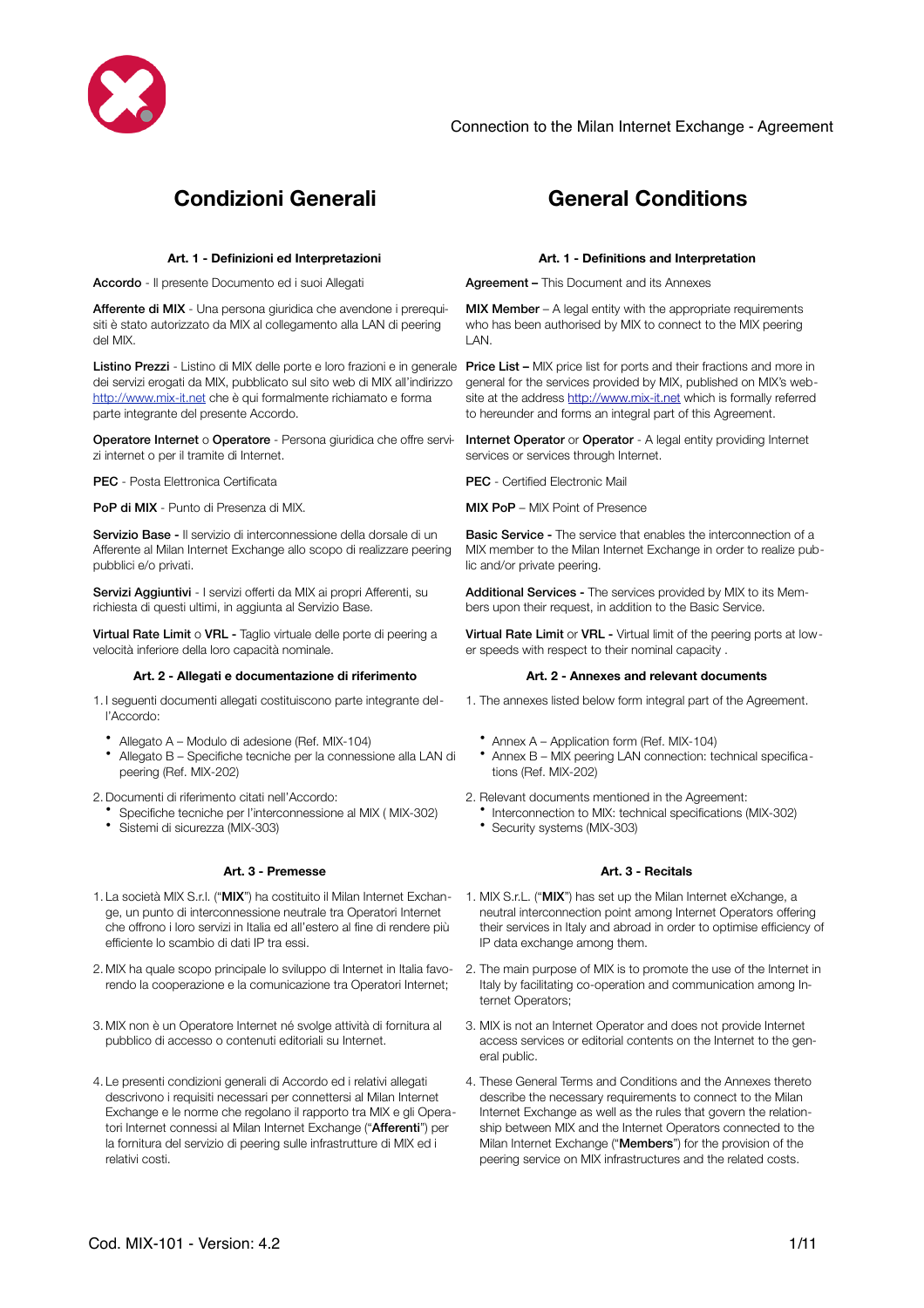

- a. il collegamento alle porte degli switch del Milan Internet Exchange, di tipo e numero come richiesti dall'Afferente;
- b. l'allocazione di 1 (uno) indirizzo IPv4 e di 1 (uno) indirizzo IPv6 appartenenti allo spazio di indirizzi IP pubblici assegnati a MIX per ogni interfaccia fisica o logica delle apparecchiature di peering dell'Afferente collegata alla LAN del Milan Internet Exchange;
- c. l'allocazione di 1 (uno) MAC-Address appartenente al pool di MAC-Address pubblici assegnati a MIX, per ogni interfaccia fisica o logica delle apparecchiature di peering dell'Afferente collegata alla LAN del Milan Internet Exchange;
- d. qualora le apparecchiature di peering dell'Afferente siano installate presso la sede MIX in Via Caldera 21 a Milano, il Servizio Base include anche:
	- l'alloggiamento delle apparecchiature di peering per un'occupazione di spazio fino ad un massimo di 4 (quattro) Rack Units;
	- la predisposizione per la gestione remota degli apparati dell'Afferente (accesso out-of-band);
	- la fornitura dei rack e del precablaggio dai rack agli apparati del Milan Internet Exchange;
	- 2 (due) prese di alimentazione a 220V su barre di alimentazione ridondate;
	- la fornitura elettrica con caratteristiche di continuità come descritto in MIX-303 ("Sistemi di Sicurezza");
	- l'assistenza di primo livello per l'installazione degli apparati e la gestione di eventuali guasti;
- e. qualora le apparecchiature di peering dell'Afferente non siano installate presso la sede MIX in Via Caldera 21 a Milano:
	- la fornitura di 1 (una) unità di spazio rack per l'installazione di cassetti ottici di collegamento;
	- il precablaggio dai suddetti rack agli apparati del Milan Internet Exchange;
- f. l'assistenza di primo livello per problematiche legate al collegamento degli Afferenti sulla LAN di peering del MIX;
- g. la possibilità di accesso alla sala dati di MIX nei tempi e con le modalità stabilite nell'articolo 16 ("Informazioni logistiche") del presente Accordo.
- 2. A fronte della fornitura del Servizio Base da parte di MIX, gli Afferenti dovranno corrispondere a MIX il canone annuo relativo alle porte di collegamento al Milan Internet Exchange, come riportato nel Listino Prezzi e secondo quanto indicato al successivo articolo 11 ("Corrispettivi e modalità di pagamento").
- 3. Le caratteristiche tecniche del Servizio Base sono analiticamente descritte nell'Allegato B ("Specifiche tecniche per la connessione alla LAN di peering") e nel documento MIX-302 ("Specifiche tecniche per l'interconnessione al MIX").

### **Art. 4 - Servizio Base Art. 4 - Basic Service**

- 1. Il Servizio Base include: 1. The Basic Service includes:
	- a. the connection to the switch ports of the Milan Internet Exchange, according to the type and number as requested by the Member;
	- b.the allocation of 1 (one) IPv4 address and 1 (one) IPv6 address belonging to the public IP address space assigned to MIX for each Member's equipment physical or logical interface connected to the LAN of the Milan Internet Exchange;
	- c. the allocation of 1 (one) MAC-Address belonging to the pool of public MAC-Addresses assigned to MIX, for each Member's equipment physical or logical interface connected to the LAN of the Milan Internet Exchange;
	- d. if Members' peering equipment is installed at MIX's premises in Via Caldera 21 in Milan, the Basic Service includes also:
		- the housing of the peering devices for a space occupation up to a maximum of 4 (four) Rack Units;
		- the predisposition for the remote management of Member's equipment (out-of-band access);
		- the provision of the racks and the pre-cabling of racks to the Milan Internet Exchange equipment;
		- 2 (two) 220V outlets on redundant power bars;
		- electricity supply with continuity characteristics as described in MIX-303 ("Security Systems");
		- first-level assistance for the installation of the equipment and possible faults management;
	- e. if Members' peering equipment are not installed at MIX's premises in Via Caldera 21 in Milan:
		- the provision of 1 (one) unit of rack space for the installation of connection optical boxes;
		- the pre-cabling from these racks to the equipment of the Milan Internet Exchange;
	- f. first-level assistance for matters related to Members connection on the MIX peering LAN;
	- g. the possibility to access the MIX data center with the modalities indicated in the article 16 (" Logistic Information") of this Agreement.
	- 2. To make use of the the Basic Service, Members will have to pay to MIX the annual fee relating to ports connected to the Milan Internet Exchange equipment, as indicated in the Price List and detailed in the article 11 ("Compensations and Payment Terms") of this Agreement.
	- 3. The technical details of the Basic Service are described in detail in Annex B ("Technical Specifications for the Connection to the Milan Internet Exchange") and in the document MIX-302 ("Interconnection to MIX: technical specifications").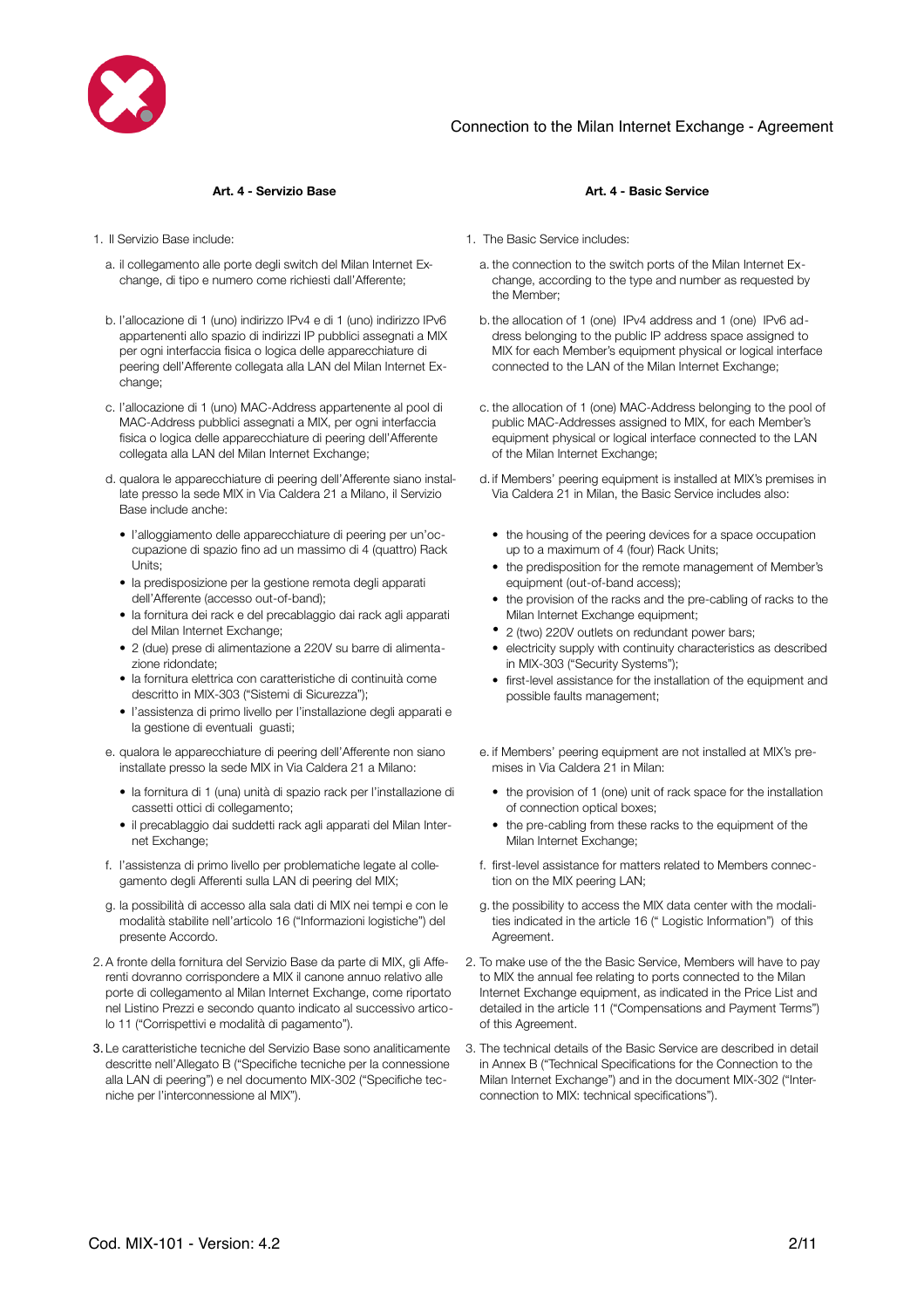

- - a. la richiesta di ulteriori risorse fisiche rispetto a quanto incluso nel Servizio Base (spazio aggiuntivo, ulteriori prese di alimentazione, tipologia di rack, etc.);
	- b. l'abilitazione di VLAN private;
	- c. l'abilitazione di Closed User Group
	- d. la realizzazione di connessioni back-to-back;
	- e. l'interconnessione ad apparati trasmissivi di altri Operatori presenti nella sala dati del Milan Internet Exchange.
- 2. I Servizi Aggiuntivi sono quotati a parte e devono essere esplicitamente richiesti inviando una mail all'indirizzo sales@mix-it.net.

Possono fare richiesta di collegamento al Milan Internet Exchange, previa accettazione e sottoscrizione del presente Accordo, esclusivamente quegli Operatori Internet che soddisfino i seguenti requisiti:

- a. essere in possesso delle necessarie autorizzazioni di legge per la fornitura dei servizi erogati, incluse, in via esemplificativa ma non esaustiva, le eventuali autorizzazioni generali per la fornitura di reti e/o servizi di comunicazione elettronica;
- b. avere una propria connessione alla rete Internet che sia indipendente ed autonoma rispetto alla connessione con il Milan Internet Exchange e le sale del MIX;
- c. disporre di proprio numero di Autonomous System (AS) pubblico rilasciato da uno dei registri riconosciuti (AFRINIC, APNIC, ARIN, LACNIC, RIPE-NCC, etc.).

MIX consente la connessione al Milan Internet Exchange ad un Operatore che ne abbia fatto richiesta, secondo quanto regolamentato nell'Accordo e nei suoi Allegati ed in particolare alle seguenti condizioni:

- 1. che l'Operatore soddisfi i prerequisiti necessari per il collegamento alla LAN di peering del MIX come descritti all'articolo 6 "Requisiti per connettersi al MIX" che precede;
- 2. ottemperanza di tutti gli obblighi che l'Operatore si assume con la 2. compliance with all the obligations that the Member undertakes sottoscrizione dell'Accordo;
- 3. siano salve le garanzie di solvibilità dell'Operatore previste dalle pratiche commerciali generalmente applicate;
- 4. e comunque soggetta ad insindacabile approvazione del Consiglio di Amministrazione di MIX.

- 1. L'Afferente utilizzerà la propria connessione al Milan Internet Exchange esclusivamente per le finalità del Servizio Base e degli eventuali Servizi Aggiuntivi richiesti.
- 2. I peering sono realizzati di norma sulla VLAN di peering pubblico del Milan Internet Exchange. I peering privati possono anche essere abilitati da MIX su richiesta dell'Afferente tramite VLAN dedicate e/o connessioni dedicate (Servizi Aggiuntivi).
- 3. La realizzazione dei peering, sia privati che pubblici, avviene sulla base dei necessari accordi bilaterali tra gli Afferenti.

### **Art. 5 - Servizi Aggiuntivi Art. 5 - Additional Services**

- 1. I Servizi Aggiuntivi comprendono: 1. The Additional Services include:
	- a. the request for additional physical resources than those allowed per the Basic Service (additional space, additional power outlets, type of racks, etc.);
	- b.the enabling of private VLANs;
	- c. the enabling of Closed User Groups;
	- d.the set-up of back-to-back connections;
	- e. the interconnection to transmission equipment of other Operators located in the Milan Internet Exchange data centre.
	- 2. The Additional Services are quoted separately and must be explicitly requested by sending email to the address sales@mixit.net.

### **Art. 6 - Requisiti per connettersi al MIX Art. 6 - Requirements to connect to MIX**

Only Internet Operators meeting the following requirements can require the connection to the Milan Internet Exchange, subject to prior acceptance and execution of this Agreement:

- a. to hold the necessary regulatory approvals for the provision of the relevant Services, including, but not limited to, any general authorization for the provision of networks and/or electronic communication services;
- b.to have their own Internet connection that is autonomous and independent from the connection to the Milan Internet Exchange and MIX data centre;
- c. to have their own public Autonomous System (AS) number issued by an authorized registry (AFRINIC, APNIC, ARIN, LACNIC, RIPE-NCC, etc.).

### **Art. 7 - Condizioni Art. 7 - Conditions**

MIX allows to an Operator the connection to the Milan Internet Exchange in accordance with the rules set forth in the Agreement and its Annexes and in particular with the following conditions:

- 1. that the Operator meets the necessary requirements for connection to the MIX peering LAN as described in the article 6 above ("Requirements to connect to MIX");
- when signing the Agreement;
- 3. that the Member's solvency guarantees required by generally applied business practices are still valid;
- 4. and subject to approval at the discretion of MIX's Board of Directors.

### **Art. 8 - Uso e limitazioni Art. 8 - Use and limitations**

- 1. The Member will use the connection to the Milan Internet Exchange exclusively for the purpose of make use of the Basic Service and/or of any Additional Services (if requested).
- 2. The peering is usually realized on the public peering VLAN of the Milan Internet Exchange. Private peering can also be enabled by MIX upon a Member's request through dedicated VLANs and/ or dedicated connections (Additional Services).
- 3. Peering relations, both private and public, are based on the necessary bilateral agreements between Members.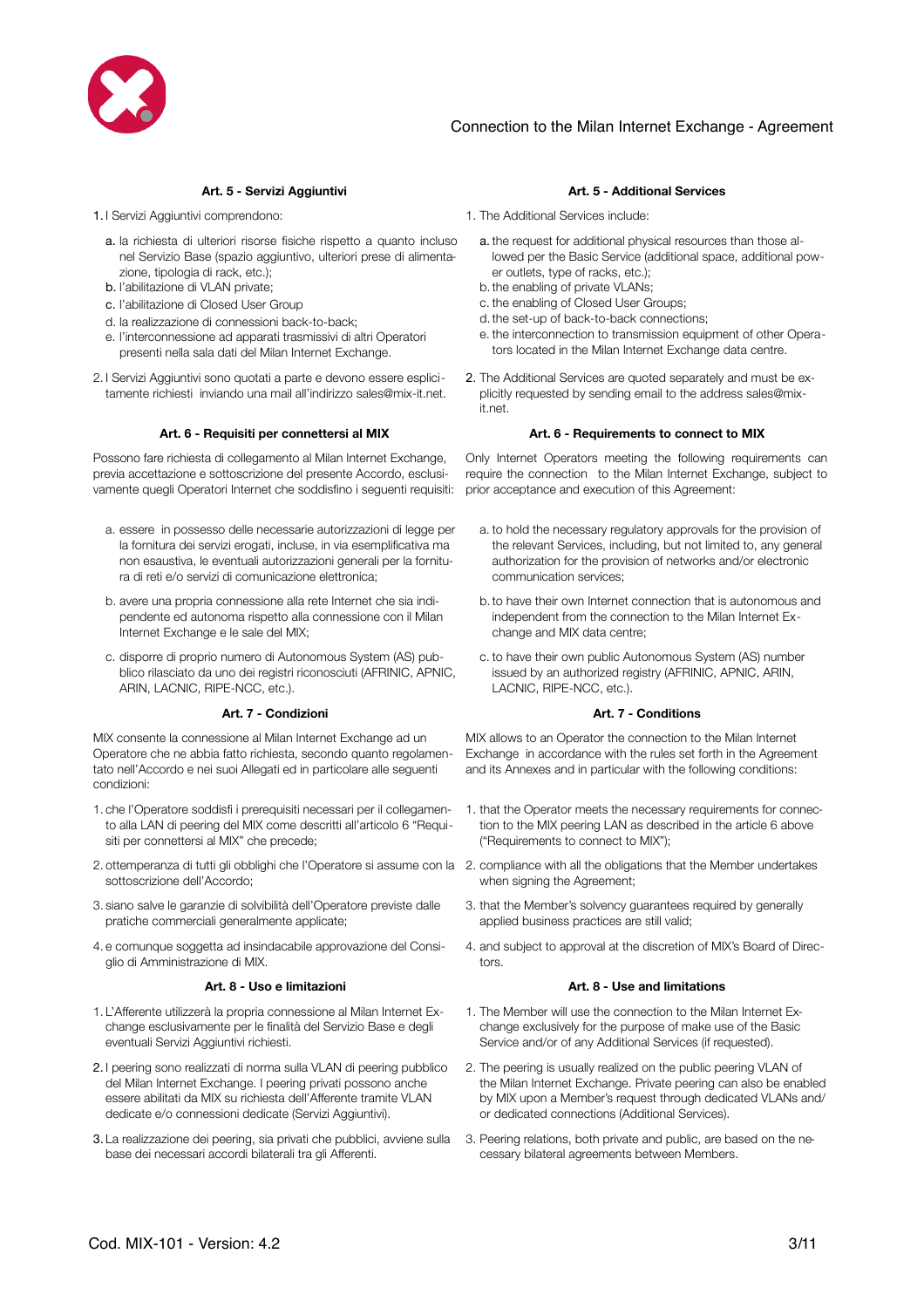

- 4. MIX non è coinvolta in alcun modo negli eventuali accordi bilaterali di peering tra gli Afferenti e, pertanto, non sarà in alcun modo vincolata da alcuna previsione ivi contenuta.
- 5. L'Afferente non può consentire a terzi di usufruire della propria connessione al Milan Internet Exchange né di alcuna altra infrastruttura e servizio di MIX senza preventivo consenso scritto di MIX.
- 6. La connessione al Milan Internet Exchange non è cedibile a terzi senza il consenso scritto di MIX.
- 7. MIX non è obbligata ad attivare o a mantenere attiva la connessione al Milan Internet Exchange qualora:
	- l'Afferente non proceda al pagamento della quota di adesione annuale o dei canoni annuali per la fruizione del Servizio Base e/o dei Servizi Aggiuntivi secondo le tempistiche e modalità descritte nel Listino Prezzi;
	- l'Afferente non sia più in possesso dei requisiti di cui all'articolo 6 "Requisiti per connettersi al MIX" che precede.
- 8. L'Afferente si obbliga a non utilizzare meccanismi di routing differenti da BGP4.

- 1. Gli effetti del presente Accordo decorrono dalla data di perfezionamento della procedura di accettazione descritta nell'articolo 13 "Procedura di adesione ed accettazione" ed avranno durata annuale. Alla scadenza, il presente Accordo si rinnoverà tacitamente per ulteriori periodi di un anno ciascuno, salvo che una delle parti non comunichi all'altra parte la propria intenzione di recedere dall'Accordo a mezzo di lettera raccomandata A/R o PEC da inviarsi con almeno 60 (sessanta) giorni di preavviso.
- 2. Nel caso di variazioni al presente Accordo, inclusi i relativi Allegati, 2. In the event of amendments to this Agreement or its Annexes, MIX comunicherà all'Afferente le modifiche almeno 60 (sessanta) giorni prima della data di entrata in vigore delle modifiche stesse. L'Accordo così modificato si riterrà quindi tacitamente accettato salvo che l'Afferente non comunichi a MIX la propria volontà di recedere dall'Accordo a mezzo di lettera raccomandata A/R o PEC entro 30 (trenta) giorni dalla data di comunicazione di tali modifiche.
- 3. Fatto salvo quanto previsto agli articoli 10.1 e 10.2 che seguono ("Sospensione del Servizio"), l'inadempimento da parte dell'Afferente di qualsiasi obbligo di cui al presente Accordo ne comporterà la risoluzione ai sensi dell'articolo 1453 del codice civile. Inoltre, l'Accordo sarà risolto di diritto ai sensi dell'articolo 1456 del codice civile qualora l'Afferente:
	- manometta gli armadi, le apparecchiature e/o gli impianti di titolarità di MIX e/o di terzi, installati presso le sale dati di MIX e/ o aree riservate a MIX in DC di terzi; e/o
	- utilizzi impropriamente le apparecchiature connesse al Milan Internet Exchange e/o la LAN del Milan Internet Exchange; e/o
	- non saldi la fattura relativa alla quota di adesione annua di cui all'articolo 13.3 che segue ("Procedura di adesione ed accettazione") entro 60 (sessanta) giorni dalla data di accettazione (si veda l'articolo 13.4 che segue).
- 4. La cessazione degli effetti del presente Accordo per qualsiasi ragione, titolo o causa non comporta a carico di MIX alcun obbligo di rimborso del canone e della quota di adesione annui già fatturati da MIX all'Afferente.
- 4. MIX is not involved in any bilateral peering agreement between Members and, therefore, is not bound in any way by any provision contained therein.
- 5. The Member may not allow third parties to use its own connection to the Milan Internet Exchange or any other MIX infrastructure and service without MIX's prior written consent.
- 6. The connection to the Milan Internet Exchange may not be transferred to any third party without the written consent of MIX.
- 7. MIX is under no obligation to activate or to keep any connection to the Milan Internet Exchange if:
	- the Member fails to pay the annual membership fee or the annual fees for the use of the Basic Service and/or Additional Services in accordance with the time schedule and the procedures described in the Price List;
	- the Member no longer meets the requirements detailed in the article 6 above ("Requirements to connect to MIX").
- 8. The Member undertakes not to use routing mechanisms different from BGP4.

### **Art. 9 - Durata e recesso Art. 9 - Duration and Withdrawal**

- 1. This Agreement shall enter into effect on the date of the completion of the acceptance procedure as described in article 13 below ( "Acceptance procedure") and will last one year. Upon expiry, this Agreement shall be tacitly renewed for further one-year periods, unless MIX or the Member notifies the other party its intention to withdraw from the Agreement, via registered letter or certified email with at least 60 (sixty) days advance notice.
- MIX shall provide the Member with notice of the amendments 60 (sixty) days before they enter into force. The Agreement as amended shall be considered tacitly accepted in the absence of cancellation by the Member to be sent to MIX within 30 (thirty) days of the date of notice of the amendments by registered letter with return receipt or certified email.
- 3. Without prejudice to articles 10.1 and 10.2 below ("Suspension of the Service"), the Member's breach of any obligation under this Agreement shall result in the termination of this Agreement pursuant to Article 1453 of the Civil Code. In addition, the Agreement shall be automatically terminated by law pursuant to Article 1456 of the Civil Code if the Member:
	- tampers with the racks, the equipment and/or facilities owned by MIX and/or by third parties installed in the DCs owned and/ or managed by MIX or in areas reserved to MIX within third parties DCs; and/or
	- improperly uses the equipment connected to the Milan Internet Exchange and/or the Milan Internet Exchange LAN; and/or
	- does not pay the invoice related to the annual membership as referred to in the article 13.3 below ("Acceptance procedure") within 60 (sixty) days from the date of acceptance (see article 13.4 below).
- 4. Termination of the effects of this Agreement for any motive, reason or cause shall not require MIX to refund amounts already invoiced to the Member.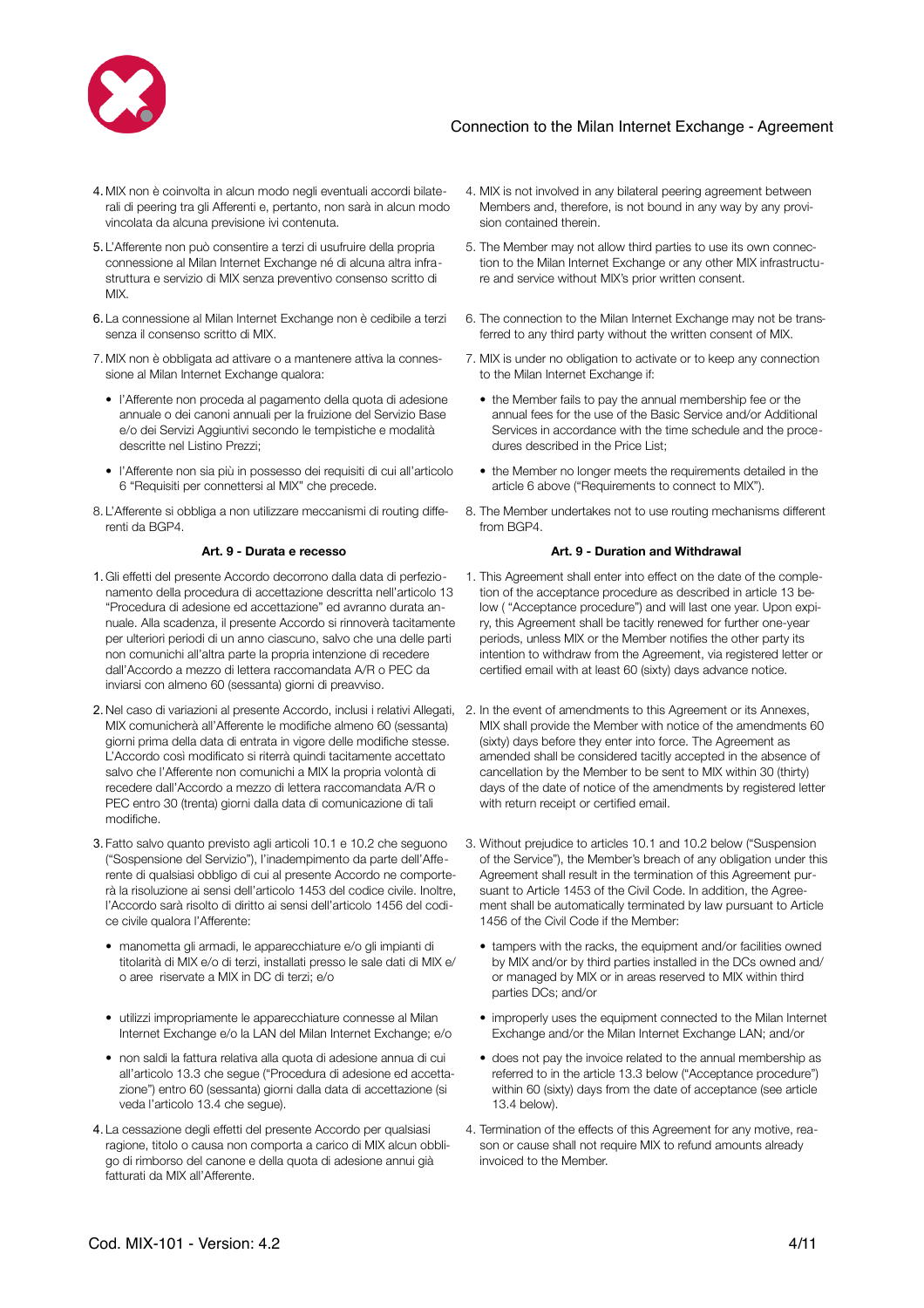

5. In caso di cessazione degli effetti del presente Accordo per qualsiasi ragione, titolo o causa, l'Afferente dovrà ritirare i propri macchinari ed apparecchiature entro 60 (sessanta) giorni dalla data di cessazione dell'Accordo. MIX sarà responsabile della custodia di tali macchinari ed apparecchiature fino al ritiro degli stessi ma, in ogni caso, non oltre i 60 (sessanta) giorni dalla data di cessazione dell'Accordo. In tal caso, ogni onere legato alla custodia di detti macchinari ed apparecchiature da parte di MIX sarà a carico dell'Afferente fino alla data dell'effettivo ritiro dei medesimi.

- 1. MIX può, a propria discrezione, sospendere l'erogazione dei propri servizi all'Afferente inviando un preavviso scritto all'Afferente a mezzo di lettera raccomandata A/R o PEC:
	- a. qualora l'Afferente violasse materialmente i termini del presente Accordo e non sanasse l'inadempimento entro 15 giorni dalla ricezione del preavviso di MIX; o
	- b. qualora l'Afferente accumulasse un ritardo superiore a 30 (trenta) giorni lavorativi nel pagamento di una qualsiasi fattura di MIX relativa ai canoni dei servizi a lui erogati.

Nelle ipotesi di cui ai punti (a) e (b) che precedono, MIX riattiverà i propri servizi non appena l'Afferente avrà sanato il proprio inadempimento o siano venute comunque meno le cause della sospensione, da valutarsi in concreto. Qualora l'inadempimento dovesse invece persistere, MIX potrà risolvere l'Accordo ai sensi dell'articolo 9.3 che precede ("Durata e recesso").

- 2. MIX può altresì sospendere l'erogazione dei propri servizi all'Afferente, inviando un preavviso scritto all'Afferente a mezzo di lettera raccomandata A/R o PEC:
	- a. qualora tale sospensione fosse necessaria per adempiere a norme di legge o ad una richiesta proveniente da un'autorità giudiziaria o da altra autorità pubblica;
	- b. qualora l'Afferente utilizzasse i servizi resi da MIX in violazione dell'articolo 4 che precede ("Uso e limitazioni"); oppure
	- c. qualora MIX ritenesse che l'Afferente utilizzasse i servizi resi da MIX per scopi fraudolenti.

Nelle ipotesi di cui ai punti (a), (b) e (c) che precedono, MIX riattiverà i propri servizi non appena verrà meno la causa della sospensione, da valutarsi in concreto. Qualora l'inadempimento dovesse invece persistere, MIX potrà risolvere l'Accordo ai sensi dell'articolo 9.3 che precede ("Durata e recesso").

- 1. L'Afferente accetta di pagare i canoni relativi alla quota di partecipazione annua e le porte di peering i cui importi sono riportato nel Listino Prezzi e secondo le seguenti modalità:
	- a. la quota di partecipazione annua è fatturata annualmente ad inizio di ogni anno contrattuale, con l'eccezione per il primo anno in cui viene fatturata in rapporto al periodo che va dal momento dell'accettazione al 31 Dicembre dello stesso anno.
	- b. il canone annuo relativo alle porte è fatturato in 4 rate trimestrali. Per il primo anno, il canone è fatturato in rapporto al periodo che va dal momento della resa del servizio alla scadenza del trimestre di competenza (31 Marzo, 30 Giugno, 30 Settembre o 31 Dicembre. Per gli anni successivi la fatturazione è effettuata ad inizio di ogni trimestre.

5. In the event of termination of the effects of this Agreement for any motive, reason or cause, the Member must collect its equipment within 60 (sixty) days of the termination date. MIX shall be responsible for the aforesaid equipment until their collection by the Member and, in any case, for no longer than 60 (sixty) days from termination of the Agreement. In this case, any charges related to the custody of such machinery and equipment by MIX will be charged to the Member until the date of the effective collection of same machinery and equipment.

### **Art. 10 - Sospensione del servizio Art. 10 -Suspension of the Service**

- 1. MIX may, at its own discretion, suspend provision of its services to the Member by sending written notice by registered letter with return receipt or by certified email if the Member:
	- a. materially breaches the terms of this Agreement and does not remedy the default within 15 (fifteen) days of receipt of MIX's notice, or
	- b. if the Member accumulates a delay of more than 30 (thirty) days in payment of any of the MIX's invoices relating the Service.

In the cases referred to points (a) and (b) above, MIX shall reactivate its services to the Member as soon as the Member has remedied its defaults or the reasons for the suspension no longer apply, which should be soundly assessed. If instead the default persists, MIX may automatically terminate the Agreement pursuant to the article 9.3 ("Duration and Termination") above.

- 2. MIX can also suspend the delivery of its services to the Member, by sending written advance notice to the Member by registered letter or certified email:
	- a. if said suspension is required in order to fulfil legal provisions or a request from the Judicial Authority or from another public authority; and/or
	- b. if the Member uses the services placed at its disposal by MIX in breach of the provisions of this Agreement; and/or
	- c. if the Member uses the services placed at its disposal by MIX for fraudulent purposes.

In the cases referred to points (a), (b) and (c) above, MIX shall reactivate its services as soon as the reasons for the suspension no longer apply, which should be soundly assessed. If instead the default persists, MIX may automatically terminate the Agreement pursuant to the article 9.3 ("Duration and Termination") above.

### **Art. 11 - Corrispettivi e termini di pagamento Art. 11 - Compensations and Payment procedures**

- 1. The Member agrees to pay the annual joining fee and the peering ports fees in the amount as set out in the Price List.
	- a. the annual membership fee is invoiced once per year at the beginning of the contractual year; the first year it is invoiced for the period starting with the acceptance date to 31st December of the same year.
	- b.the annual fee related to the peering ports is invoiced quarterly. For the first year, the invoices will cover the period from the time of the delivery of the service to the end of the corresponding quarter (March 31st, June 30th, September 30th, or December 31st); for the following years, the invoices will be issued at the beginning of each quarter.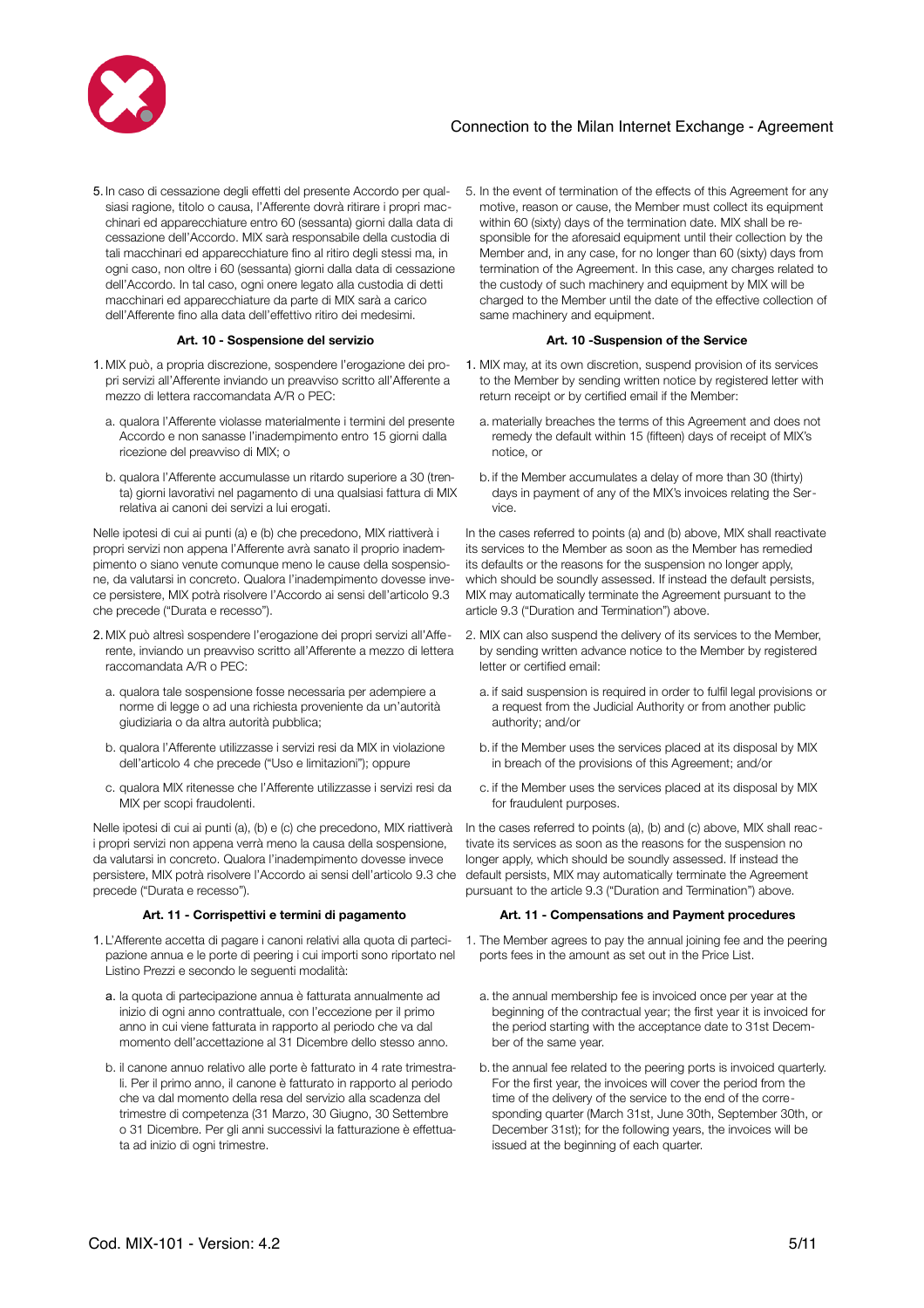

- c. gli adeguamenti del canone annuo per superamento delle soglie del Virtual Rate Limit (frazioni delle porte) sono fatturati in rapporto al periodo che va dal primo giorno del primo mese di superamento alla scadenza del trimestre di competenza e successivamente incorporati nelle rate del canone annuo delle porte.
- 2. Qualsiasi modifica al Listino Prezzi che comporti una diminuzione o una maggiorazione dei canoni, sarà applicata con il seguente criterio:
	- a. laddove la variazione preveda un aumento del canone annuo, la variazione avrà effetto a partire dall'anno di fatturazione successivo a quello in cui tale aumento sia stato comunicato da MIX all'Afferente;
	- b. laddove la variazione preveda una diminuzione del canone annuo, la variazione potrà avere effetto, a discrezione di MIX, (i) in deroga a quanto previsto dall'articolo 9.2 che precede ("Durata e recesso"), a partire dall'anno stesso in cui tale diminuzione sia stata comunicata da MIX all'Afferente, o (ii) a partire dall'anno di fatturazione successivo a quello in cui tale diminuzione sia stata comunicata da MIX all'Afferente.
- - le fatture relative alla quota di partecipazione annua verranno saldate a vista il primo anno, e a 30 giorni negli anni successivi;
	- le fatture relative ai canoni annui delle porte di peering verranno saldate a 30 giorni;
	- le fatture relative ai conguagli per il superamento del VRL (vedi Procedura di Conguaglio al successivo articolo 11.4), verranno saldate a vista;
	- tutte le fatture verranno pagate tramite bonifico bancario utilizzando le coordinate bancarie indicate da MIX.

### Procedura di conquaglio e controlle di conquaglio di controlle di controlle di controlle di controlle di controlle di controlle di controlle di controlle di controlle di controlle di controlle di controlle di controlle di

- 4. MIX monitora su base continuativa l'utilizzo delle frazioni di porta rivendute agli Afferenti (VRL). Su base mensile, MIX analizza i dati acquisiti dal sistema di monitoraggio, eliminando il 10% dei valori di picco, e:
	- a. se l'utilizzo della frazione è inferiore o uguale al valore di VRL, MIX non intraprende alcuna azione correttiva;
	- b. se l'utilizzo delle porte è superiore al VRL:
	- decorso il primo mese di superamento del VLR, MIX invierà ai contatti tecnici dell'Afferente un'email per avvisare che il protrarsi del superamento del VLR comporterà un incremento del VLR da parte di MIX, con il relativo obbligo per l'Afferente di corrispondere a MIX il canone più elevato corrispondente a tale incremento;
	- decorso il secondo mese di superamento del VLR senza che l'utilizzo della frazione sia stato riportato ad un valore inferiore al VLR, MIX incrementerà il VLR al valore immediatamente superiore (o al valore della capacità di porta se non sono previsti VRL superiori intermedi) rispetto a quello rilevato il mese precedente. In conseguenza a tale incremento, MIX invia all'Afferente una fattura di importo pari alla differenza tra il canone pagato ed il canone associato al nuovo VLR ("Fattura di Conguaglio"). La Fattura di Conguaglio sarà relativa al periodo intercorrente tra il primo mese di sovra-utilizzo e la scadenza del trimestre di riferimento;
- c. the adjustments of the annual fee for overcoming of the Virtual Rate Limit (port fractions) are invoiced for the period from the first day of the first month the VRL is exceeded to the end of the corresponding quarter, and afterwards they are included in the peering ports fee.
- 2. Any change to the Price List resulting in a decrease or increase of fees, will be applied according to the following criteria:
	- a. if the change entails an increase in fees, the change shall enter into effect as from the invoicing year after the one in which the Member was informed of the change;
	- b. if the change entails a decrease in fees, the change may enter into effect, as decided by MIX, (i) in derogation from the provisions of the article 9.2 above ("Duration and withdrawal"), as from the same year in which the Member was informed of the change, or (ii) as from the calendar invoicing year after the one in which the Member was informed of the change.
- 3. L'Afferente accetta i seguenti termini di pagamento: 3. The Member agrees on the following terms of payment:
	- the invoices related to the annual joining fee will be paid immediately the first year, and within 30 days the following years;
	- the invoices related to the peering ports annual fee will be paid within 30 days;
	- the invoices related to the adjustments due for the overcoming of the VRL (see the Balance Procedure in the next article 11.4), will be paid immediately;
	- all the invoices will be paid by means of bank transfer using the bank details indicated by MIX.

- 4. MIX continuously monitors the usage of the port fractions resold to Customers (VRL). Every month, MIX analyses the data obtained from the monitoring system, eliminating 10% of the peak values, and:
	- a. if the fraction usage is lower or equal to the VRL value, MIX does not take any corrective action;
	- b. if port usage is higher than the VRL:
	- after the first month of over-usage of the VRL, MIX shall send the Customer's technical contacts an email advising that continued over-usage of the VRL shall cause MIX to increase the VRL and oblige the Customer to pay MIX the higher fee corresponding to said increase;
	- after the second month of over-usage of the VRL, without the fraction usage returning to a value below the VRL, MIX shall increase the VRL to the value immediately higher (or to the port capacity if there are no intermediate VRL values) than the one referring to the previous month. As a result of this increase, MIX shall send the Customer an invoice for an amount equal to the difference between the fee paid and the fee for the new VRL as increased ("Balancing Invoice"). The Balancing Invoice shall refer to the period between the first month of over-usage and the end of the related quarter;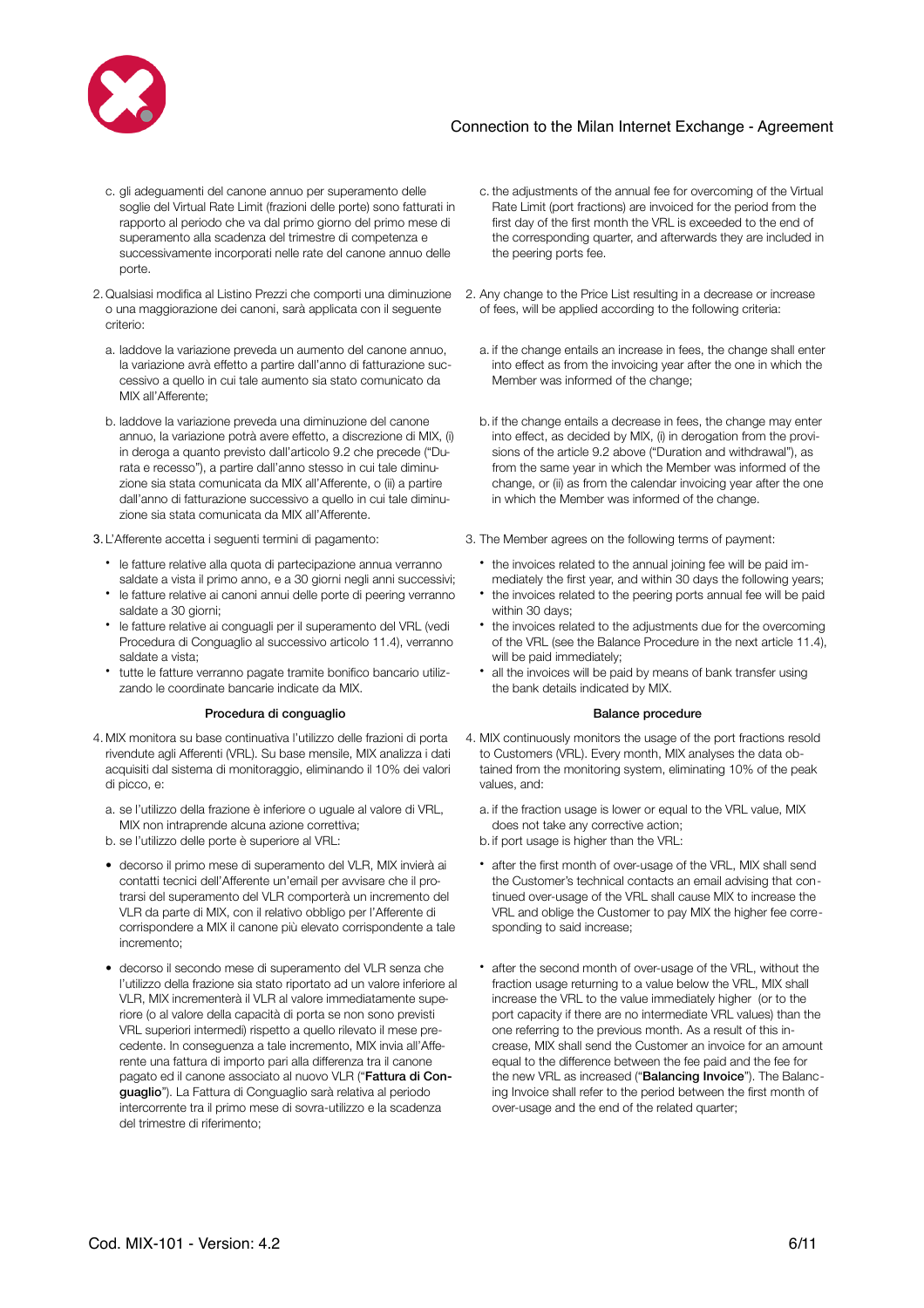

• se durante il secondo mese dal superamento del VLR, l'Afferente riporta il medesimo VLR entro i limiti, MIX non effettuerà alcun incremento del VLR e non invierà alcuna Fattura di Conguaglio all'Afferente.

### **Art. 12 - Clausola di riservatezza Art. 12 – Confidentiality Clause**

- 1. Ciascuna delle parti del presente Accordo si obbliga a non divulgare o rendere in alcun modo disponibili a terzi le informazioni riservate, qualsiasi notizia, documento o informazione concernente direttamente o indirettamente il lavoro svolto, l'organizzazione, l'attività e/o il know-how specifico dell'altra parte di cui per qualsivoglia ragione siano entrati in possesso, fatte salve le notizie o le informazioni che siano o divengano di dominio pubblico, che siano state portate a conoscenza dell'altra parte da un terzo che possa legittimamente rivelarle, o che debbano essere utilizzate dalla parte per tutelare i propri interessi presso l'autorità giudiziaria o le autorità competenti.
- 2. È fatto divieto di duplicare o riprodurre documentazione dell'altra parte, fatte salve le documentazioni necessarie per la fornitura delle prestazioni oggetto dei servizi erogati da MIX.
- 3. Gli obblighi di riservatezza rimarranno in vigore per i tre anni successivi alla data di cessazione del presente Accordo per qualsivoglia ragione o causa.

### **Art. 13 - Procedura di adesione ed accettazione Art. 13 - Joining and Acceptance procedure**

- 1. l'Operatore Internet che intenda connettersi al Milan Internet Exchange dovrà inviare a MIX, via e-mail all'indirizzo [sg@mix-it.net,](mailto:sg@mix-it.net) il "Modulo di adesione" riportato in Allegato A compilato in ogni sua parte e sottoscritto ove indicato, in segno di accettazione del presente Accordo.
- 30 (trenta) giorni dalla ricezione del "Modulo di adesione" comunica al richiedente l'accettazione da parte di MIX della proposta contrattuale.
- 3. Nel caso di accettazione da parte di MIX, MIX invia all'Operatore richiedente la fattura relativa alla quota di adesione annua secondo quanto descritto nel precedente articolo 11 ("Corrispettivi e termini di pagamento").

### **Art. 14 - Procedura di attivazione Art. 14 - Activation procedure**

- 1. MIX invierà all'Afferente mediante posta elettronica, username e password per l'accesso al "Modulo Tecnico" on-line, che il nuovo Afferente dovrà compilare ed inviare a MIX mediante posta elettronica.
- 2. Alla ricezione del Modulo Tecnico, MIX procederà all'assegnazione delle password richieste dall'Afferente mediante il suddetto Modulo Tecnico, dandone avviso all'Afferente via email. Tali password consentiranno all'Afferente l'accesso completo alle pagine web a lui riservate.
- 3. Entro 15 giorni dall'esito della procedura di adesione ed accettazione, il personale tecnico di MIX definirà e si accorderà con l'Afferente per determinare i tempi e le modalità di collegamento degli apparati di peering agli switches del MIX..
- 4. In esito al collegamento degli apparati dell'Afferente al Milan Inter-4. As a result of the connection of the Member's equipment to the net Exchange, MIX invierà all'Afferente regolare fattura relativa al pagamento del canone annuo delle porte di peering, secondo i termini descritti al precedente articolo 11 ("Corrispettivi e termini di pagamento").

• if during the second month of over-usage of the VRL, the Customer brings the VRL back within the limits, MIX shall not increase the VRL and shall not send the Customer any Balancing Invoice.

1. Each of the parties to this Agreement undertakes not to disclose or make available to third parties in any way the confidential information and any news, document or information directly or indirectly concerning the work performed, the organisation, activity and/or specific know-how of the other party which it has come to acquire for any reason, without prejudice to the news or information that is or enters into the public domain, that is brought to the other party's attention by a third party who may legitimately disclose it, or that must be used by the party to protect its interests before the judicial authority or the competent authorities.

2. It is forbidden to copy or reproduce the other party's documentation, excepting the documentation required to perform the activities involved in the Services provided by MIX.

3. The confidentiality obligations shall remain in force for three years after the date of termination of this Agreement for any reason or cause.

- 1. The Internet Operator wishing to connect to the Milan Internet Exchange must send by e-mail to the address [sg@mix-it.net](mailto:sg@mix-it.net) MIX the "Application Form", listed in Annex A, duly filled-in and undersigned where indicated, as proof of acceptance of this Agreement.
- 2. MIX, verificata la sussistenza dei requisiti di cui all'articolo 6, entro 2. MIX, verified that the Operator meets the requirements described in the article 6 above, within 30 (thirty) days from receipt of the "Application Form" shall notify the applicant the acceptance by MIX of the contractual proposal.
	- 3. In case of acceptance of the Member's proposal, MIX will send to the applicant the invoice for the annual joining fee according to the terms of the article 11 above ("Compensations and Payments procedures").

- 1. MIX will send by email to the Member the login information necessary to access the online "Technical Form", that the new Member must fill-in and send to MIX by e-mail.
- 2. Upon receipt of the Technical Form, MIX will allocate the passwords as requested by the Member through the above-mentioned Technical Form, notifying it to the Member via email. These passwords will allow the Member full access to the private web pages reserved to the Member itself.
- 3. Within 15 days from the end of the joining and acceptance procedure, MIX technical staff will define and agree with the Member the times and the technical terms to connect the Member's peering equipment to the MIX switches.
- Milan Internet Exchange, MIX will invoice to the Customer the peering ports annual fee, according to the terms described in the article 11 above ("Compensations and Payments procedures").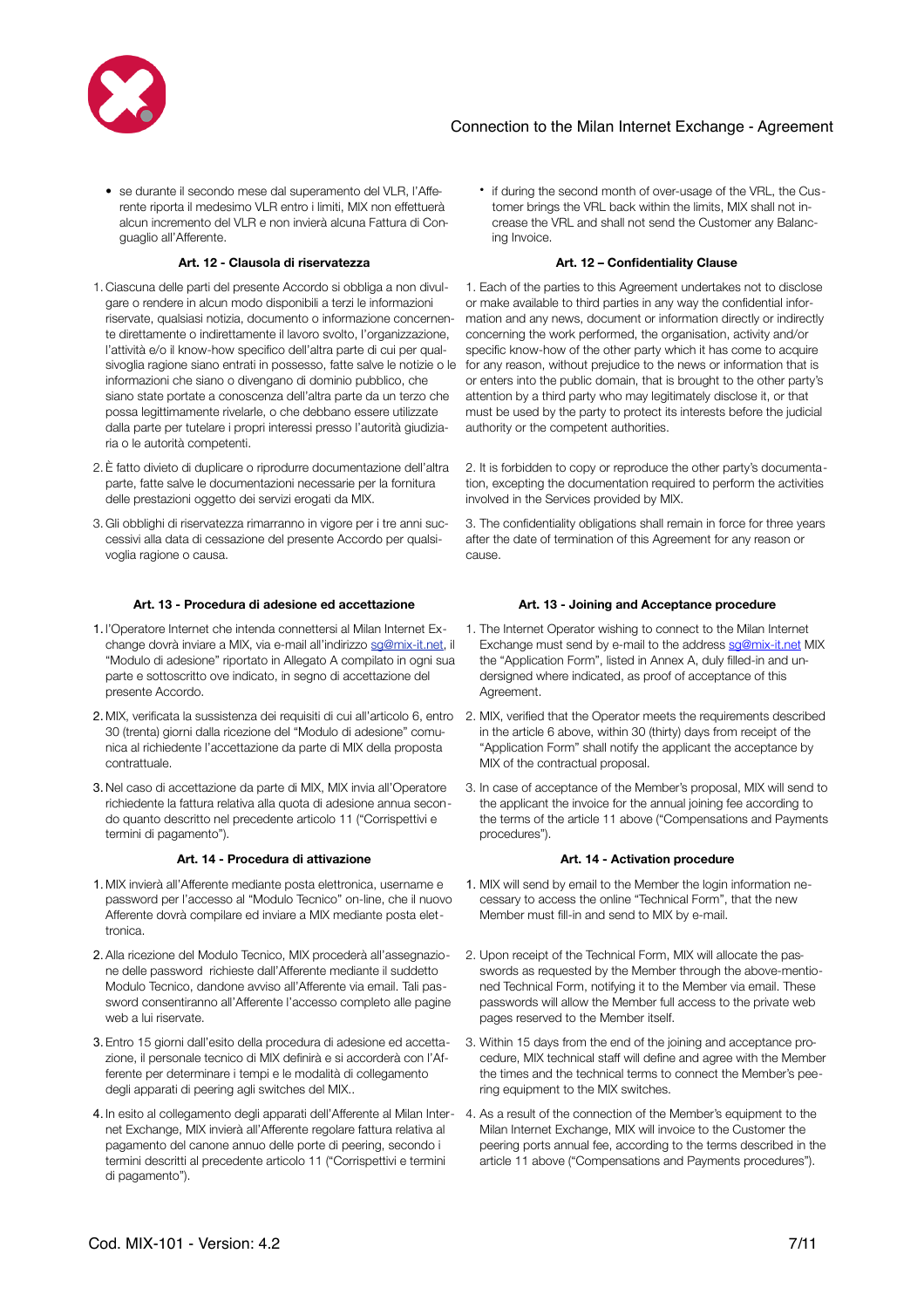

5. MIX inserirà nel proprio database i punti di contatto tecnici ed amministrativi dell'Afferente.

- 1. Entro 90 (novanta) giorni dall'esito della procedura di adesione ed 1. Within 90 (ninety) days from the end of the acceptance proceduaccettazione come definito nell'articolo 13.4 precedente ("Procedura di adesione ed accettazione"), l'Afferente attiverà il collegamento di rete tra la propria sede e gli switch del Milan Internet Exchange.
- 2. L'Afferente annuncerà sulla LAN di MIX solo indirizzi IP pubblici appartenenti al proprio AS o all'AS di propri clienti.
- 3.Relativamente alle proprie apparecchiature di peering, l'Afferente: 3. With regard to its own peering equipment, the Member:
	- a. ne curerà la configurazione, la manutenzione e l'aggiornamento al fine di garantirne il corretto funzionamento sulla rete del Milan Internet Exchange;
	- b. redigerà e manterrà aggiornato un inventario dei propri apparati e dei loro componenti installati nelle sale del MIX e/o nelle aree riservate a MIX in DC di terzi, che condividerà con MIX nella versione di volta in volta aggiornata;
- c. assicurerà i suddetti apparati con adeguata polizza assicurativa contro i rischi da responsabilità civile, furto ed incendio.
- 4. L'Afferente non interverrà in alcun modo su apparati di proprietà di terzi senza preventivo consenso scritto del proprietario di tali apparati.
- 5. MIX si impegna a non alterare le opere di installazione e configurazione eseguite sugli apparati dell'Afferente.
- 6. Qualora l'Afferente avesse necessità di accedere alle sale del MIX per eseguire attività di manutenzione sulle proprie apparecchiature, l'Afferente osserverà le istruzioni in materia di sicurezza delle sale medesime redatte da MIX e dettagliate in MIX-303 ("Sistemi di Sicurezza").
- 7. L'Afferente manterrà sempre aggiornate nel tempo le informazioni fornite a MIX in fase di adesione tramite il "Modulo di Adesione" riportato in Allegato A.
- 8. L'Afferente si obbliga ad aggiornare MIX di volta in volta circa la velocità di accesso del circuito che collega geograficamente la sua dorsale al router di peering sul MIX, già comunicata a MIX dall'Afferente per mezzo del "Modulo di adesione".
- 9. L'Afferente si obbliga a mantenere una velocità di accesso al Milan Internet Exchange entro valori tali da non determinare cosiddetti effetti di "bottleneck" nei confronti di altri Afferenti di MIX.
- 10.L'Afferente fornisce a MIX un numero di telefono ed un indirizzo email accessibili su base 24/7/365.
- 11.Al fine della migliore gestione operativa del Milan Internet Exchange, MIX:
	- a. pubblica e mantiene aggiornate sul proprio sito web, nelle pagine riservate agli Afferenti, tutte le informazioni utili per l'Afferente quali, ad esempio, i nominativi dei contatti tecnici, le liste di posta elettronica, la matrice di peering, le statistiche di traffico e quant'altro fosse ritenuto utile per gli Afferenti;
	- b. informa gli Afferenti circa le date e modalità degli interventi di manutenzione ordinaria e straordinaria, rispettando le seguenti tempistiche di preavviso:

5. MIX will include in its database the technical and administrative points of contact of the Customer.

### **Art. 15 - Obblighi operativi Art. 15 - Operational Obligations**

- re as defined in the article 13.4 above ("Joining and acceptance procedures"), the Member will activate the network connection between its premises and the Milan Internet Exchange switches.
- 2. The Member will announce on the MIX LAN only public IP addresses belonging to its own AS or its customers ASes.
- - a. will take care of its configuration, maintenance and updating in order to ensure the proper functioning on the network of the Milan Internet Exchange;
	- b.will prepare and maintain an inventory of its equipment and its components installed in the DCs owned and/or managed by MIX or in areas reserved to MIX within third parties DCs, which the Member will share with MIX in the then-current version at any given time;
	- c. will cover the above mentioned equipment with adequate insurance policy against risks from civil liability, theft and fire.
- 4. The Member will not intervene in any manner on the equipment owned by third parties without having first obtained the written consent of the owner of such equipment.
- 5. MIX agrees not to alter the works of installation and configuration performed on the equipment of the Member.
- 6. If the Member needs to access to MIX premises and/or areas reserved to MIX within third parties DCs for maintenance activities on its equipment, the Member will comply with any security instructions given by MIX and detailed in MIX-303 ("Security Systems").
- 7. The Member will always keep up-to-date the information disclosed to MIX through the "Application Form" in Annex A.
- 8. The Member undertakes to keep MIX updated from time to time about the speed of the circuit that geographically connects his backbone to its peering router connected to MIX, already communicated by the Customer to MIX through the "Application Form" in Annex A.
- 9. The Member undertakes to maintain its access to the Milan Internet Exchange within values that do not determine the so-called "bottleneck" effects in relation to other MIX Members.
- 10.The Member provides to MIX a phone number and an email address accessible on a 24/7/365 basis.
- 11.In order to provide a better operational management of the Milan Internet Exchange, MIX:
	- a. publishes and updates on its website, in the Members' dedicated pages, any useful information for Members, such as, for example, the names of the technical contacts, mailing lists, the peering matrix, traffic statistics and everything that is deemed useful for members;
	- b. informs Members of the dates and the arrangements of the scheduled and extraordinary maintenance activities, subject to the following advance notifications: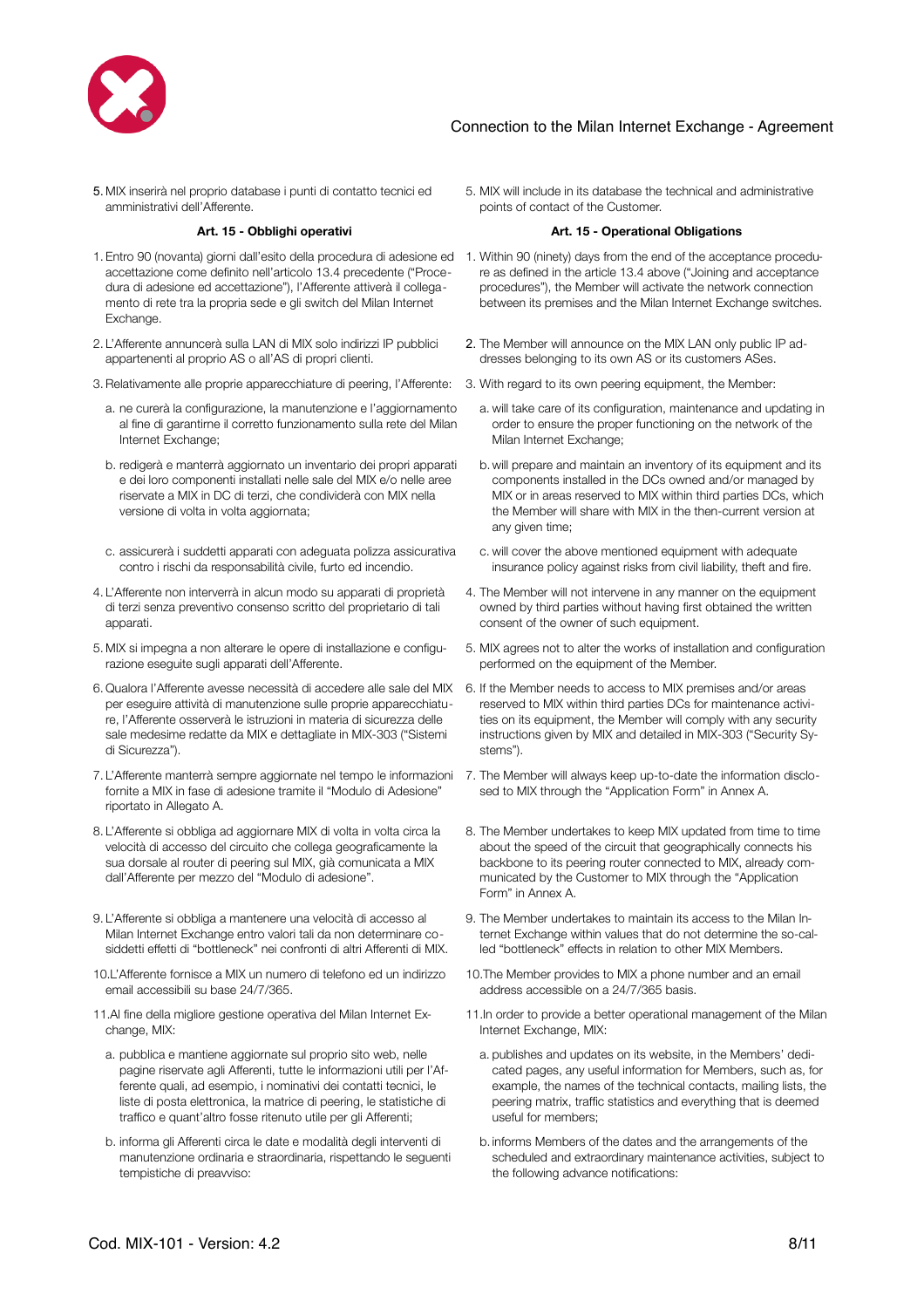

- almeno 15 giorni prima dell'intervento stesso, per gli interventi di manutenzione ordinaria;
- il prima possibile a seconda delle circostanze, per gli interventi di manutenzione straordinaria.

### **Art. 16 - Informazioni logistiche Art. 16 - Logistic information**

- 1. Tutte le comunicazioni tra MIX ed l'Afferente avverranno a mezzo posta elettronica, salvo ove diversamente indicato nel presente Accordo. A tale proposito, le comunicazioni di natura amministrativa dall'Afferente a MIX dovranno essere inviate all'indirizzo [sg@mix-it.net,](mailto:sg@mix-it.net) mentre quelle di natura tecnica dovranno essere inviate all'indirizzo [noc@mix-it.net](mailto:noc@mix-it.net). Le comunicazioni da MIX all'Afferente andranno invece inviate agli indirizzi dei punti di contatto tecnici, amministrativi e/o legali forniti dall'Afferente mediante l'Allegato A.
- 2. L'aggiornamento dei punti di contatto tecnici è effettuato direttamente dall'Afferente all'interno delle pagine web a lui riservate; l'aggiornamento del punto di contatto amministrativo e/o del punto di contatto legale dell'Afferente può essere variato inviando a MIX via email all'indirizzo [sg@mix-it.net](mailto:sg@mix-it.net) una richiesta a firma del legale rappresentante dell'Afferente o persona autorizzata.
- 3. Tutte le comunicazioni tra MIX e l'Afferente sono da ritenersi confidenziali e non devono essere rese note ad alcuna persona fisica o giuridica all'infuori di MIX, fermo restando quanto disposto dall'articolo 12 ("Clausola di riservatezza") del presente Accordo e comunque fatto salvo l'articolo 15.11 ("Obblighi operativi") del presente Accordo.
- 4. L'Afferente deve inoltre comunicare a MIX e mantenere aggiornato un recapito telefonico di emergenza per eventuali guasti e/o malfunzionamenti.
- 5. MIX aggiorna le informazioni che la riguardano mediante pubblicazione sul proprio sito web, http://[www.mix-it.net](http://www.mix-it.net). L'Afferente è tenuto a prendere visione del sito web di MIX su base periodica, così da essere sempre aggiornato circa eventuali modifiche – anche di natura societaria – che possano riguardare MIX.

- 6. L'accesso alla sala dati del Milan Internet Exchange o in aree riservate a MIX presso sale di terzi è consentito solo al personale autorizzato dall'Afferente. A tal fine, l'Afferente deve comunicare in anticipo a MIX di volta in volta i nominativi delle persone che intendono accedere alla sala dati.
- 7. Le modalità di richiesta di accesso alla sala dati del MIX o aree riservate a MIX presso sale di terzi sono le seguenti:
	- a. per interventi di manutenzione ordinaria: l'Afferente dovrà compilare il modulo on-line presente nelle pagine a lui riservate con almeno 3 (tre) giorni di anticipo rispetto alla data dell'intervento, oppure contattare telefonicamente il Network Operation Center (NOC) di MIX al numero +39 02 40915701 o via posta elettronica all'indirizzo [noc@mix-it.net](mailto:noc@mix-it.net) per prendere accordi in merito all'intervento da eseguire;
	- b. per interventi di manutenzione straordinaria (non programmabile anticipatamente) in orari di ufficio: l'Afferente dovrà contattare telefonicamente MIX al numero +39 02 40915701 oppure inviare un messaggio di posta elettronica a [noc@mix-it.net](mailto:noc@mix-it.net) per prendere accordi in merito all'intervento da eseguire;
- at least 15 days prior to the service, for scheduled maintenance;
- as soon as possible according to the circumstances, for extraordinary maintenance.

### Comunicazioni tra MIX e l'Afferente Communication between MIX and the Member

- 1. All communications between MIX and the Member shall be provided by email, unless otherwise stated in this Agreement. In this regard, the communications of an administrative nature from the Member to MIX must be sent to the address sa@mix-it.net, while those of a technical nature must be sent to the address [noc@mix-it.net](mailto:noc@mix-it.net). Communications from MIX to the member shall instead be sent to the addresses of the technical, administrative and/or legal contacts provided by the Member in Annex A.
- 2. The technical contacts shall be directly updated by the Member in the web pages reserved to him; the Member's administrative and/or legal contacts may be updated by sending MIX an email to the address [sg@mix-it.net](mailto:sg@mix-it.net) signed by the Member's legal representative or an authorised person.
- 3. All communications between MIX and the Member shall be considered confidential and must not be disclosed to any person or entity other than MIX, without prejudice to the provisions of Section 12 ("Confidentiality clause") of this Agreement and in any case without prejudice to Section 15.11 ("Operational Obligations") of this Agreement.
- 4. The Member must also communicate to MIX and maintain an emergency telephone number for any possible failure and/or malfunction.
- 5. MIX updates its own information by posting them on its website, http://www.mix-it.net. The Member is required to review MIX's website on a regular basis, so as to be up to date about any changes – even of corporate nature – that can relate to MIX.

### Procedure di accesso ai locali di MIX accesso en accesso procedures to MIX premises

- 6. Access to the Milan Internet Exchange premises and/or areas reserved to MIX within third parties DCs is allowed only to the Member's authorised personnel. At this purpose, the Member must notify in advance to MIX from time to time the names of persons seeking access to the data center.
- 7. The procedures for requesting access to the Milan Internet Exchange areas are as follows:
	- a. for scheduled maintenance: the Member must complete the online form in the Member's dedicated web page at least 3 (three) days in advance of the date of the intervention, or must contact MIX's Network Operation Center (NOC) by telephone on +39 02 40915701 or via e-mail to [noc@mix-it.net](mailto:noc@mix-it.net) in order to agree on the modalities of the intervention;
	- b. for extraordinary maintenance (non-programmable in advance) during office hours: the member must contact MIX by telephone on +39 02 40915701 or by e-mail to [noc@mix-it.net](mailto:noc@mix-it.net) in order to agree on the modalities of the intervention;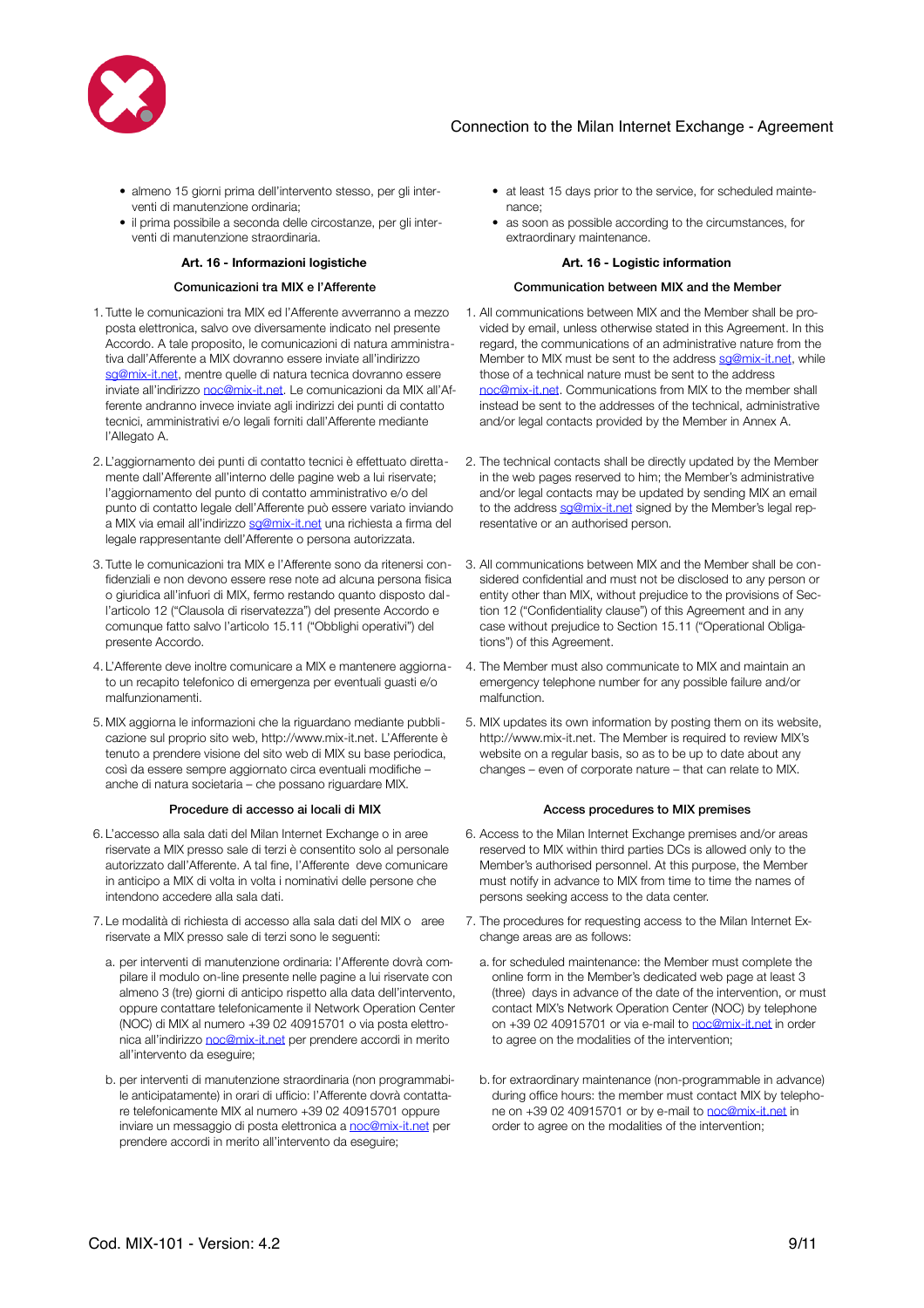

- c. per interventi urgenti di manutenzione straordinaria fuori orario di ufficio: l'Afferente dovrà contattare telefonicamente il tecnico reperibile ai numeri del NOC pubblicato sulle pagine riservate agli Afferenti.
- 8. L'accesso alla sala dati del Milan Internet Exchange da parte del personale autorizzato dall'Afferente è annotato da MIX in ogni circostanza in un apposito registro degli accessi tenuto da MIX.
- 9. In caso di installazione, ritiro o sostituzione di apparecchiature di proprietà dell'Afferente ma site nella sala dati del MIX,l'Afferente, d'accordo con MIX, deve compilare e presentare a MIX un apposito modulo di inventario in cui deve indicare tutte le relative apparecchiature installate, ritirate e/o sostituite.

10.Sono considerati orari di intervento ordinario: dal lunedì al venerdì, dalle ore 8:00 alle ore 20:00 ed esclusi i giorni di festività nazionale ai sensi del diritto italiano;

Sono considerati orari di intervento straordinario: tutti gli altri orari e giorni.

- 11.MIX rende disponibile per gli Afferenti un servizio di helpdesk di tipo H24 (24/7/365) per attività di assistenza inerenti al Servizio Base ed agli eventuali Servizi Aggiuntivi.
- 12.Tutte le attività di installazione di nuovi apparati o comunque attività che non richiedono un'interruzione del servizio reso all'Afferente, devono essere obbligatoriamente svolte durante gli orari di intervento ordinario.

### Accesso alle pagine riservate and the Dedicated web pages **Dedicated web pages**

- ta del sito internet di MIX ad uso esclusivo dell'Afferente medesimo, allo scopo di ottenere e immettere informazioni proprie di natura prevalentemente tecnica e di visualizzare le informazioni immesse dagli altri Afferenti.
- 14.Ciascun Afferente, tramite le opportune password, può accedere 14.Each member, using the appropriate passwords, can access its alle proprie pagine con possibilità di modifica, ed alle pagine di altri Afferenti in modalità di sola lettura.
- 15.L'accesso alle pagine riservate ad un Afferente è gestito da differenti livelli di password, dal livello 1 al livello 9 (il più completo), al fine di offrire a ciascun Afferente la possibilità di differenziare anche al proprio interno l'accesso alle pagine stesse.

Si rimanda alla documentazione presente sul sito web di MIX per la descrizione dettagliata dei livelli di password disponibili e per le loro funzionalità.

### **Art. 17 - Limitazione di responsabilità Art. 17 - Limitation of Liability**

Ad eccezione delle responsabilità che possano nascere in violazione Except with respect to liability arising from either party's violation of a quanto espresso nell'articolo 12 ("Clausola di riservatezza"), nessuna delle due parti sarà in nessun caso ritenuta responsabile per ogni danno indiretto o accidentale e non dipendente dalla propria volontà, compresi la perdita di profitti, ricavi, dati, o costi sostenuti dall'altra parte a seguito di questo Accordo.

### **Art. 18 - Foro competente e legge regolatrice dell'Accordo Art. 18 - Jurisdiction**

Il presente Accordo ed ogni rapporto tra MIX ed l'Afferente sono disciplinati dal diritto italiano. Ogni e qualsiasi controversia che dovesse insorgere fra tra MIX ed l'Afferente in ordine alla interpretazione, esecuzione, efficacia, risoluzione ed in genere in relazione agli accordi di cui al presente Accordo sarà devoluta alla competenza esclusiva del foro di Milano.

- c. for urgent extraordinary maintenance during non-office hours: the Member must contact the available technician by telephone on the NOC numbers as available in the Member's dedicated page.
- 8. Access to the Milan Internet Exchange data room by Member's authorized personnel is in all circumstances recorded in an access register kept by MIX.
- 9. In case of installation, removal or replacement of any equipment owned by the Member but located in the Milan Internet Exchange premises, the Member, upon agreement with MIX, must submit to MIX an inventory form, which must indicate all relevant installed, removed and/or replaced equipment.

### Orari di intervento **Intervention** hours

- 10.Ordinary intervention time: from Monday to Friday, from 8:00 a.m. to 8:00 p.m. excluding public holidays under Italian law;
	- All different times and days from those previously indicated are considered extraordinary intervention time.
- 11.MIX offers to Members a H24 (24/7/365) helpdesk service for support activities relating to the Basic Service and to any Additional Service.
- 12.All new equipment installation activities or other activities that do not require an interruption of the service provided to the Member, must be mandatorily carried out during ordinary operation time.

- 13.Ciascun Afferente ha a disposizione l'accesso ad un'area riserva-13.Each Member has access to a dedicated area of MIX's website for the Member's exclusive use, in order to obtain and enter his information, mainly of technical nature, and in order to view the information entered by other Members.
	- pages (with the possibility to modify them) and other Members' pages (in read-only).
	- 15.Access to Members' dedicated pages is managed under different password levels, from level 1 to level 9 (the most comprehensive), in order to offer to each member the possibility of differentiating different type of access to his dedicated area. Please refer to the documentation available on MIX's website for a detailed description of the available password levels and their features.

the article 12 ("Confidentiality clause"), in no event shall either party be liable for any indirect, incidental, special or consequential damages, including loss of profits, revenues, data, or use, or cost of cover incurred by the other party arising out of this Agreement.

This Agreement and any relationship between MIX and the Member are governed by Italian law. Any dispute that may arise between MIX and the member regarding the interpretation, execution, effectiveness, termination and in general relating to the agreements set forth in this Agreement shall be submitted to the exclusive jurisdiction of the Court of Milan.